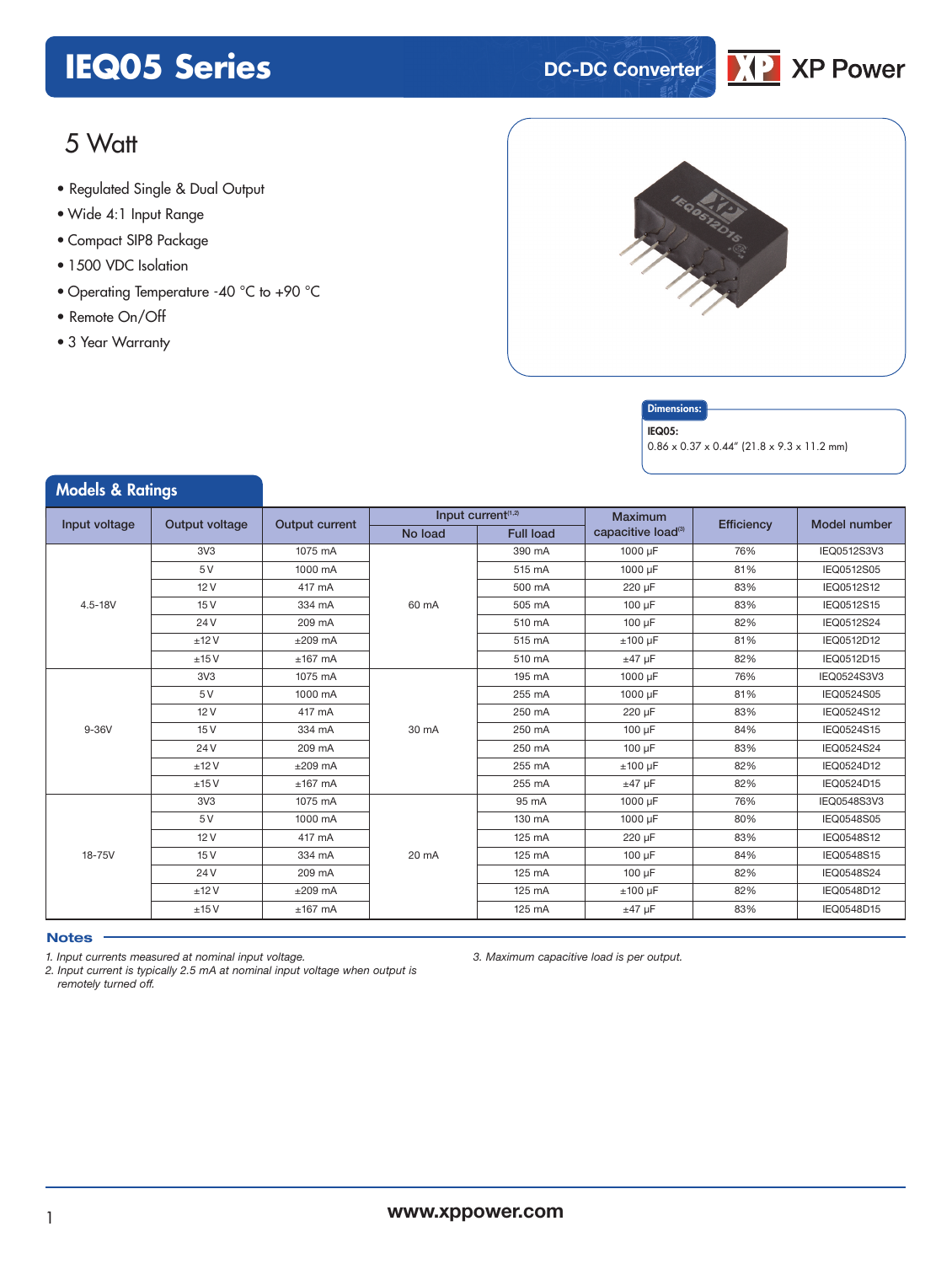# **IEQ05 Series**



Input

| Characteristic      | <b>Minimum</b>                                                                            | Typical | <b>Maximum</b> | <b>Units</b> | <b>Notes &amp; Conditions</b> |  |
|---------------------|-------------------------------------------------------------------------------------------|---------|----------------|--------------|-------------------------------|--|
| Input Voltage Range | 4.5                                                                                       |         | 18             |              | 12 V nominal                  |  |
|                     | 9.0                                                                                       |         | 36             | <b>VDC</b>   | 24 V nominal                  |  |
|                     | 18.0                                                                                      |         | 75             |              | 48 V nominal                  |  |
| Input Filter        | <b>Internal Capacitor</b>                                                                 |         |                |              |                               |  |
|                     |                                                                                           |         | 36             |              | 12 V nominal                  |  |
| Input Surge         |                                                                                           |         | 50             | VDC for 1 s  | 24 V models                   |  |
|                     |                                                                                           |         | 100            |              | 48 V models                   |  |
| Remote On/Off       | ON: open circuit<br>OFF: 2-4 mA via 1k $\Omega$ resistor into pin 3 with respect to pin 1 |         |                |              |                               |  |

| Output                          |                |                |         |               |                                                                                                  |
|---------------------------------|----------------|----------------|---------|---------------|--------------------------------------------------------------------------------------------------|
| Characteristic                  | <b>Minimum</b> | <b>Typical</b> | Maximum | <b>Units</b>  | <b>Notes &amp; Conditions</b>                                                                    |
| Output Voltage                  | 3.3            |                | 30      | <b>VDC</b>    | See Models and Ratings table                                                                     |
| Initial Set Accuracy            |                |                | ±2      | $\frac{0}{0}$ |                                                                                                  |
| Output Voltage Balance          |                | ±1             | $+2$    | $\frac{0}{0}$ | For dual output with balanced laods                                                              |
| Minimum Load                    |                |                |         | A             | No minimum load required                                                                         |
| Line Regulation                 |                | ±0.3           | ±0.5    | $\frac{0}{0}$ |                                                                                                  |
| Load Regulation                 |                | $\pm 0.5$      | ±1.0    | $\frac{0}{0}$ |                                                                                                  |
| <b>Cross Regulation</b>         |                |                | ±5.0    | $\frac{0}{0}$ | On dual output models when one load is varied between<br>25% and 100% and other is fixed at 100% |
| <b>Transient Response</b>       |                | 3              | 5       | % deviation   | Recovery within 1% in less than 500 us for a 25% load<br>change.                                 |
| Ripple & Noise                  |                |                | 100     | mV pk-pk      | 20 MHz bandwidth. Measured using 0.47 µF ceramic<br>capacitor.                                   |
| <b>Overload Protection</b>      |                | 170            |         | $\frac{0}{0}$ |                                                                                                  |
| <b>Short Circuit Protection</b> |                |                |         |               | Continuous, with auto recovery                                                                   |
| Maximum Capacitive Load         |                |                |         |               | See Models and Ratings table                                                                     |
| <b>Temperature Coefficient</b>  |                |                | 0.02    | $%$ /°C       |                                                                                                  |

## **General**

| Characteristic               | <b>Minimum</b>  | Typical   | <b>Maximum</b> | <b>Units</b>      | <b>Notes &amp; Conditions</b> |
|------------------------------|-----------------|-----------|----------------|-------------------|-------------------------------|
| Efficiency                   |                 | 82        |                | %                 | See Models and Ratings table  |
| Isolation: Input to Output   | 1500/1800       |           |                | <b>VDC</b>        | 60 s/1 s                      |
| <b>Isolation Resistance</b>  | 10 <sup>9</sup> |           |                | Ω                 | At 500 VDC                    |
| <b>Isolation Capacitance</b> |                 | 250       |                | pF                |                               |
| <b>Switching Frequency</b>   | 100             |           |                | kHz               |                               |
| Power Density                |                 |           | 35.7           | $W/in^3$          |                               |
| Mean Time Between Failure    |                 | 2.4       |                | <b>MHrs</b>       | MIL-HDBK-217F, +25 °C GB      |
| Weight                       |                 | 0.01(4.8) |                | $I\mathsf{b}$ (g) |                               |

| Environmental                |                |                |                |              |                               |
|------------------------------|----------------|----------------|----------------|--------------|-------------------------------|
| Characteristic               | <b>Minimum</b> | <b>Typical</b> | <b>Maximum</b> | <b>Units</b> | <b>Notes &amp; Conditions</b> |
| <b>Operating Temperature</b> | $-40$          |                | $+90$          | °C           | See Derating Curve.           |
| Storage Temperature          | $-55$          |                | $+125$         | °C           |                               |
| Case Temperature             |                |                | $+90$          | °C           |                               |
| Humidity                     |                |                | 95             | %RH          | Non-condensing                |
| Cooling                      |                |                |                |              | Natural convection            |
| Case Flammability            | UL 94V-0 Rated |                |                |              | Non conductive black plastic  |